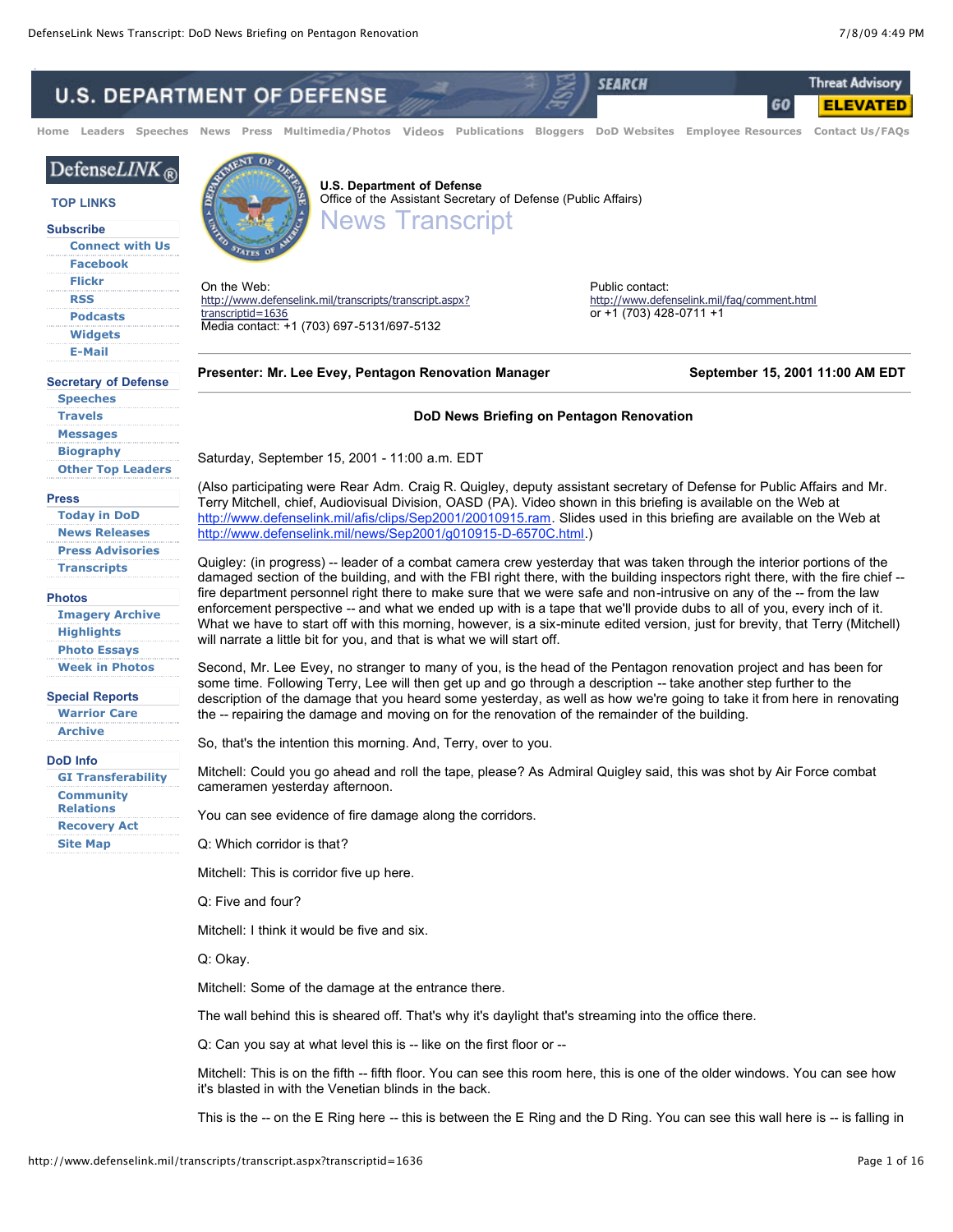toward the outside of the building.

As you can see here, this office is opened to the elements now, but there's stuff sitting on top of the -- the file cabinets and on the desk in that office. So, to have survived all of the initial impact and the person in here could have just walked right out.

This is one of the unrenovated rooms. You can see the plastic on the fluorescent light has melted down because of the fire. And this was on the opposite side of the impact, so you can see some of the fire damage here. This is in one of the unrenovated spaces.

More fire damage in the unrenovated spaces.

Again, another office just opened up to the elements where the entrance sheared off.

You can see someone's glasses here and some candy on the desk.

This area back here, what you see here, that's the roof that has fallen in, in the back.

This is on the first floor. This is very close to where the airplane went into. You can see the evidence of the some of the different shoring that they're using in order to shore up the building. The way they described it to me is they come in, they remove some debris, they shore it up. They move in further, they move some debris, they shore it up. And it reminded me of being like in a coal mine filled with metal shards all over the place. You can see some of the working conditions they're under here. You have water all over the floor, metal shards all over the floor, and having to work through the - shoring up all this -- (inaudible) --

Q: How are breathing conditions down there? I see them wearing OBAs (oxygen breathing apparatus). Are they --

Mitchell: Well, they're not wearing OBAs, they're wearing respirators. We had to, in order to go in, we had to suit up just like they did in order to go into this area. Now, once they've cleared the area and make sure all the bodies are out, they go in with a bobcat and they're moving -- removing metal and everything they can as fast as they can to get in.

This is evidence -- this is one of the columns that is in the Pentagon, and you can see how it's bent this way here, but the rebar is holding it together.

Q: Is that solid steel?

Mitchell: No, that's not solid steel. It's a cement column.

Q: (Cross-talk.)

Mitchell: It's more to the right of where we were at. This is the -- this is in a renovated section on the opposite side, if you were facing the opposite side. This is a hole in -- there was a punch-out. They suspect that this was where a part of the aircraft came through this hole, although I didn't see any evidence of the aircraft down there.

Q: Which area is that?

Mitchell: This is right inside the E Ring.

Q: Did you see any evidence of the aircraft anywhere?

Mitchell: Yes, I did. You could see just small pieces of it.

Q: Well, how far in? Again, we're trying to figure out how it came into the building.

Q: Can we finish the video first and then we'll go back?

Mitchell: You can see someone from the Montgomery County unit here.

This pile here is all Pentagon metal. None of that is aircraft whatsoever. As you can see, they've punched a hole in here. This was punched by the rescue workers to clean it out. You can see this is the -- some of the unrenovated areas where the windows have blown out.

That's soldiers from the Third U.S. Infantry, the Honor Guard, are in there. And this is the conditions they have to work in. There's the Tyvek suits, the respirators, goggles, and helmets, and they also have boots on them as well.

Q: Where is that exactly? Between which rings?

Mitchell: Between the -- I believe it's the E and D Rings.

And that's the end of the tape.

Quigley: And again, we'll have -- this was just a short, edited version, and we'll have dubs, full dubs of all of the footage to hand out for those of you who wish one upon completion.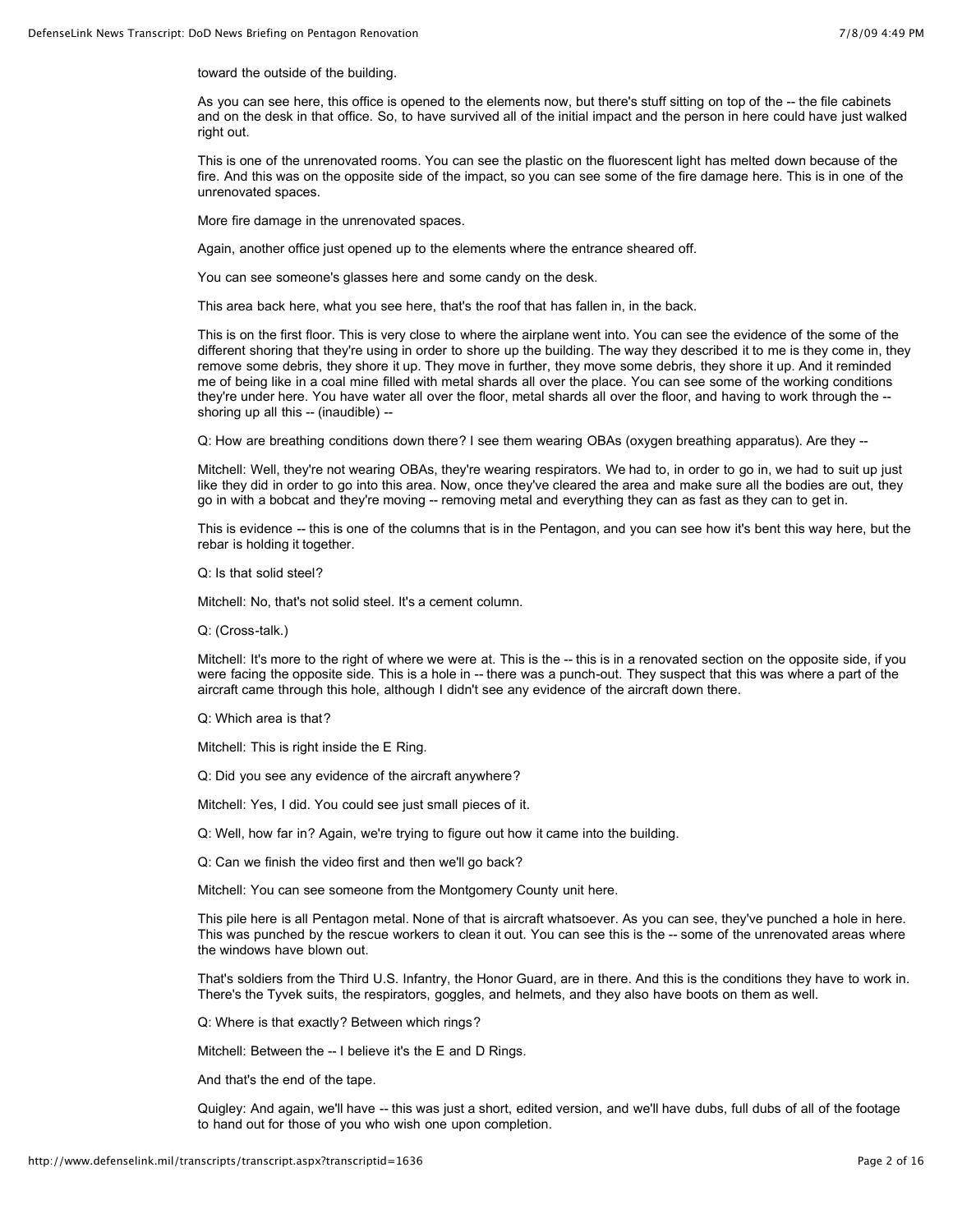Okay, next -- now, Ivan, getting to back to one of your questions, I believe, I think Lee is going -- is going to address directly your questions. So again, if not, please ask it when he's done. But I think, through the charts and his descriptions, you'll have a much more fulsome understanding of the plane's path and some of the damage done.

Lee.

Evey: Thank you very much. I appreciate it. Good morning. My name is Lee Evey. I'm the program manager for the Pentagon renovation. And I'm going to review with you this morning --

Q: Sorry. Is it E-V-Y?

Evey: No sir. It's E-V-E-Y. Echo-Victor-Echo-Yankee, sir.

Q: Thanks.

Evey: I'm going to review with you some information with regard to the route of the plane, the impact, the effect it's had on the building, and some of the things that we've done in the Pentagon renovation prior to this incident that we think have had a significant beneficial effect for the people in the building.

Let me first orient you, so as we -- as we walk through this, it makes sense to you. You've probably heard a lot of discussion about wedge one, wedge two, the renovation, what's renovated, what's not renovated, and I think it's probably quite confusing. So I'm going to qualify that for you a little bit.

Let me first orient you. This is the south side of the building directly facing I-395. This is the heliport, the area, the side of the building where the aircraft impacted. This is the Mall Terrace, where we've built the new remote delivery facility, and most of your are familiar with that. On this side is the River Entrance, which faces the Potomac River, and over on this side is the Metro entrance side, where we're building the new Metro entrance facility.

Now, the reason why we are doing the renovation in wedges is that that is the way that the building was originally constructed. The Pentagon was constructed in five chevron shapes. So, if you look at the first wedge, wedge one, it's a chevron. And the unique thing about the construction of the building is that each of these chevrons was built almost as a separate, stand-alone building. So, for instance, each one of these chevrons, or wedges, has its own complete utility system, which is unique and separate from the utility systems on either side. That's why we're doing the renovation the way we're doing it, in wedges. And in fact, we're replicating the way the building was originally built. What we're doing as our wedge one was the first wedge in the original construction of the Pentagon.

Because you have individual utility feeds for each one of these areas, it enabled us to build a construction wall on this side, a construction wall on this side, move the people out, shut the utilities down and continue to operate the rest of the building without having any impact on building operations.

Now, one of the things that you should be aware of at the Pentagon -- and I'm sure those of you who work here already are -- is that it's a very large building. Each one of these wedges is over 1 million square feet. And typically in each one of these wedges, you have about 5,000 occupants. The total building is larger than three Empire State Buildings. It's got lots of amazing facts and figures associated with it with regard to its size and scope.

To put things in perspective for you, though, the face on each of the five sides is a bit longer than three football fields in length. It's got 42,420 columns which hold the building up, and we've lost some of those columns. But to put that loss in perspective, there's over 42,000 of them in the building. It's got 85,000 light fixtures, six and a half million square feet, 17 and a half miles of corridors, 16,000 miles of communications cabling. It's a very, very large building. So you have to put that in perspective as you look at some of the other things that I'll be showing you this morning.

Now, where we are in the renovation is we're just completing wedge one. In fact, the construction was almost totally complete, within days of being totally complete. And we were moving people from wedge two into wedge one so that we would empty wedge two and could then begin construction in the wedge two area. So we were in the process of moving almost 5,000 people into wedge one.

That process was to be completed in October. And in November, we were to turn over to the new construction contractor for wedges two through five -- we were to turn over to them a completely empty wedge two -- no people, no furniture -- completely empty, so that they could start their demolition and abatement activities. That's removing bad materials in the building and demolishing it so that it could then be rebuilt.

Those plans are, of necessity, going to have to change somewhat now. But we find ourselves at a unique juncture. We had on-site the construction contractor who was completing wedge one, and we had just completed an extensive evaluation and source selection process to select a contractor to do wedges two through five.

Our intent for the remainder of the renovation is to have one contractor finish it. We're doing a base contract award. The first part of the contract is to do the work in wedge two. And we have options in that contract to do wedges three, four and five. We don't have to exercise those options unless the contractor continues to do good work and we want to continue them.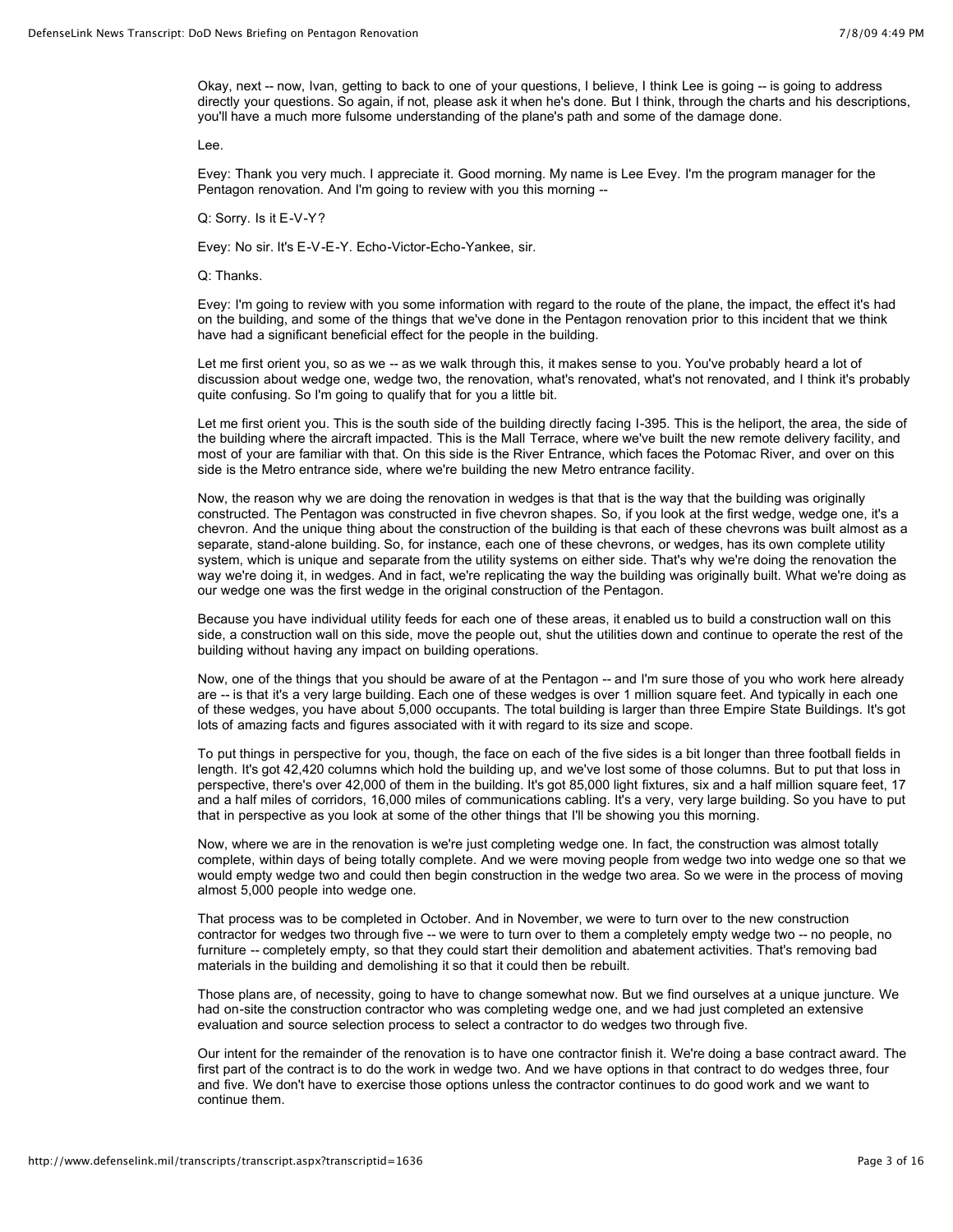Q: What's the size of that contract?

Evey: Sir?

Q: What is the size?

Evey: I'll cover that information, sir.

Q: Can you say who -- has it been awarded?

Evey: I'll give you all that information. We'll get to that in just a couple of minutes if you can just hold on.

What I wanted to do was try to put this in perspective for you so you could understand. We've learned -- this is wedge one, okay, the newly-renovated area. The path of the airplane seems to have taken it along this route, so it entered the building slightly, on this photo, slightly to the left of what we call corridor four.

There are 10 radial corridors in the building that extend from A ring out through E ring, and this is the fourth of those radial corridors. So it impacted the building in an area that had been renovated, but its path was at a -- it appears to be at a diagonal, so that it entered in wedge one but passed through into areas of wedge two, an unrenovated portion of the building. And, of course, you all know it's got rings A through E, five stories tall, et cetera.

Q: That seems to indicate that it came to rest in ring C, the nose cone.

Evey: Let me talk to that, because you've asked a number of questions already about the extent of penetration, et cetera. This is an overhead of the building. The point of penetration was right here, and we blocked that out to show that's the area of collapse. The plane actually penetrated through the E ring, C ring -- excuse me -- E ring, D ring, C ring.

This area right here is what we call A-E Drive. And unlike other rings in the building, it's actually a driveway that circles the building inside, between the B and the C ring. The nose of the plane just barely broke through the inside of the C ring, so it was extending into A-E Drive a little bit. So that's the extent of penetration of the aircraft.

Q: It broke through which one?

Evey: The rings are E, D, C, B and A. Between B and C is a driveway that goes around the Pentagon. It's called A-E Drive. The airplane traveled in a path about like this, and the nose of the aircraft broke through this innermost wall of C ring into A-E Drive.

Q: One thing that's confusing -- if it came in the way you described, at an angle, why then are not the wings outside? I mean, the wings would have shorn off. The tail would have shorn off. And yet there's apparently no evidence of the aircraft outside the E ring.

Evey: Actually, there's considerable evidence of the aircraft outside the E ring. It's just not very visible. When you get up close -- actually, one of my people happened to be walking on this sidewalk and was right about here as the aircraft approached. It came in. It clipped a couple of light poles on the way in. He happened to hear this terrible noise behind him, looked back, and he actually -- he's a Vietnam veteran -- jumped prone onto the ground so the aircraft would not actually -- he thinks it (would have) hit him; it was that low.

On its way in, the wing clipped. Our guess is an engine clipped a generator. We had an emergency temporary generator to provide life-safety emergency electrical power, should the power go off in the building. The wing actually clipped that generator, and portions of it broke off. There are other parts of the plane that are scattered about outside the building. None of those parts are very large, however. You don't see big pieces of the airplane sitting there extending up into the air. But there are many small pieces. And the few larger pieces there look like they are veins out of the aircraft engine. They're circular.

Q: Would you say that the plane, since it had a lot of fuel on it at the impact, and the fact that there are very small pieces, virtually exploded in flames when it tore into the building? I mean, since there are not large pieces of the wings laying outside, did it virtually explode?

Evey: I didn't see it. My people who did see it enter the building describe it as entering the building and then there being flames coming out immediately afterwards. Whether you describe it as an explosion or not, people I talk to who were there, some called it an explosion. Others called it a large fire. I'm not sure. I wasn't there, sir. It's just a guess on my part.

Q: Is there anything about --

Evey: Could I keep on going through the briefing? And I'll answer questions at the end, if I may. And I'll stay and I'll answer any of your questions you want. I'll answer, okay?

This is a very interesting picture. It's interesting to me because when you first look at what has happened to the building, it seems almost incomprehensible, almost like you took a puzzle and dumped it out on the table and you've got all these pieces all over the place. But actually, there's a symmetry to this. There's a rhyme and a reason to it. It's very interesting what you see here, okay?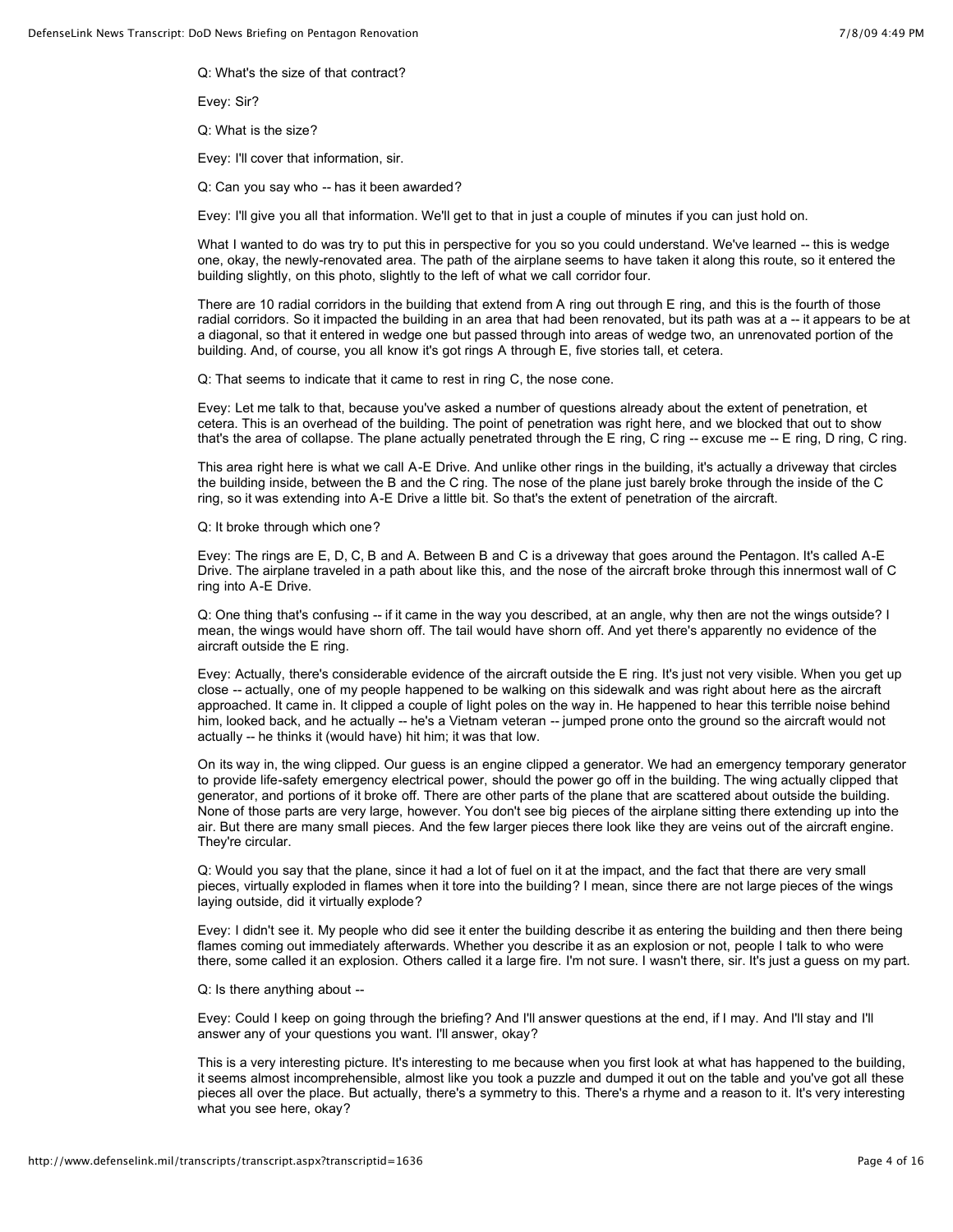You see these vertical maroon bands here. They're of great interest to us in the Pentagon renovation, because what those are -- and you have some horizontal ones here -- what those are is those are steel frames that were placed into the building as part of our renovation activities. We undertook a significant amount of work to try to make the building much more blast-resistant than it was prior to renovation. These steel --

Q: Could you tell us what this is, because I can't --

Evey: This is the collapsed portion of the building.

- Q: That's area one, though, right?
- Q: What direction are we looking at?

Evey: You're looking from the outside of the building directly into the face of the area that has collapsed.

Q: Well, that's wedge one, though, right?

Evey: This is wedge one. That's correct. This is renovated area.

Q: (Off mike.)

Evey: That's correct. The portion that collapsed was in a renovated area where it went into wedge one. However, what's holding this whole structure together here are these steel beams. Now, the steel beams were placed -- again, they're about six inches by six inches, and they're part of a blast-resistant scheme that we put into the building. That consisted of three components. First, there were the steel beams themselves. The steel beams start on the first floor, go through the fifth floor. They're bolted together floor to floor, so they're one contiguous unit.

Then we have blast-resistant windows. The weight of the windows and the steel framework which supports the windows is a little bit over a ton. It's about 2,500 pounds.

## Q: (Off mike.)

Evey: Yes, ma'am. The glass is almost two inches thick. And we developed these windows and the system, the steel framework to go around it, in conjunction with the Army Corps of Engineers. We did work with the Army Corps of Engineers, using the blast analysis group that they have, to determine what types of overpressures this building might be subjected to, and then try to develop a blast-resistant system to defeat that.

What's interesting about this is, first, you still see the steel connected together and intact. And despite the obvious huge pressures to which this glass was exposed, the glass is still intact. Even though the building eventually collapsed, the pieces of glass are still, for the most part, in a single piece. They just kind of popped as the building came down.

These white panels that you see here, okay, that's a Kevlar cloth, the same stuff we make bullet-proof vests out of. We interspersed the Kevlar in between the steel beams in the windows to catch any fragmentation that would result from a blast event.

Now, this was a terrible tragedy and people lost their lives. But I'm here to tell you that had we not undertaken this effort in the building, this could have been much, much worse. I'll give you a couple of anecdotes to explain that. At the point in time that this area was impacted by the aircraft, there were two of my people on the E ring -- that's the outermost ring -on the fifth floor, and they were about 50, to 75 feet down the corridor from where the airplane impacted.

## Q: (Off mike.)

Evey: They were on the wedge-one side, so they were on the south side. Fortunately, they were on the wedge-one side. Being 50 or 75 feet away, they heard a tremendous noise and they were shaken a bit. They don't have a scratch on them. Immediately the area filled with black smoke. And these two individuals were on the fifth floor on their hands and knees, but they crawled through every office on the fifth floor making sure that anybody that was alive got out.

They then crawled the same thing on the fourth floor, directly above where the aircraft impacted; the third floor; they crawled the second floor, to every single office, to make sure that if anyone was there who survived, that they got out. They couldn't get into the first floor, so they crawled out the building at that point. This structure held. It did not collapse for about 30 or 35 minutes. It gave them the time to do that and it gave people in the building time to escape the area. Even if they were injured, they had an opportunity to get out.

In addition, clearly, from the evidence that we see in this area, we believe that the effect of this structure was to dramatically slow the plane as it entered the building and reduce the extent to which it penetrated the building.

Q: (Off mike.)

Evey: Yes, sir. There were, I'm sure, a lot of heroes that day, and I've heard a lot of anecdotal stories about that. Those just happened to be two of my people.

Q: Did those two find anybody to help out?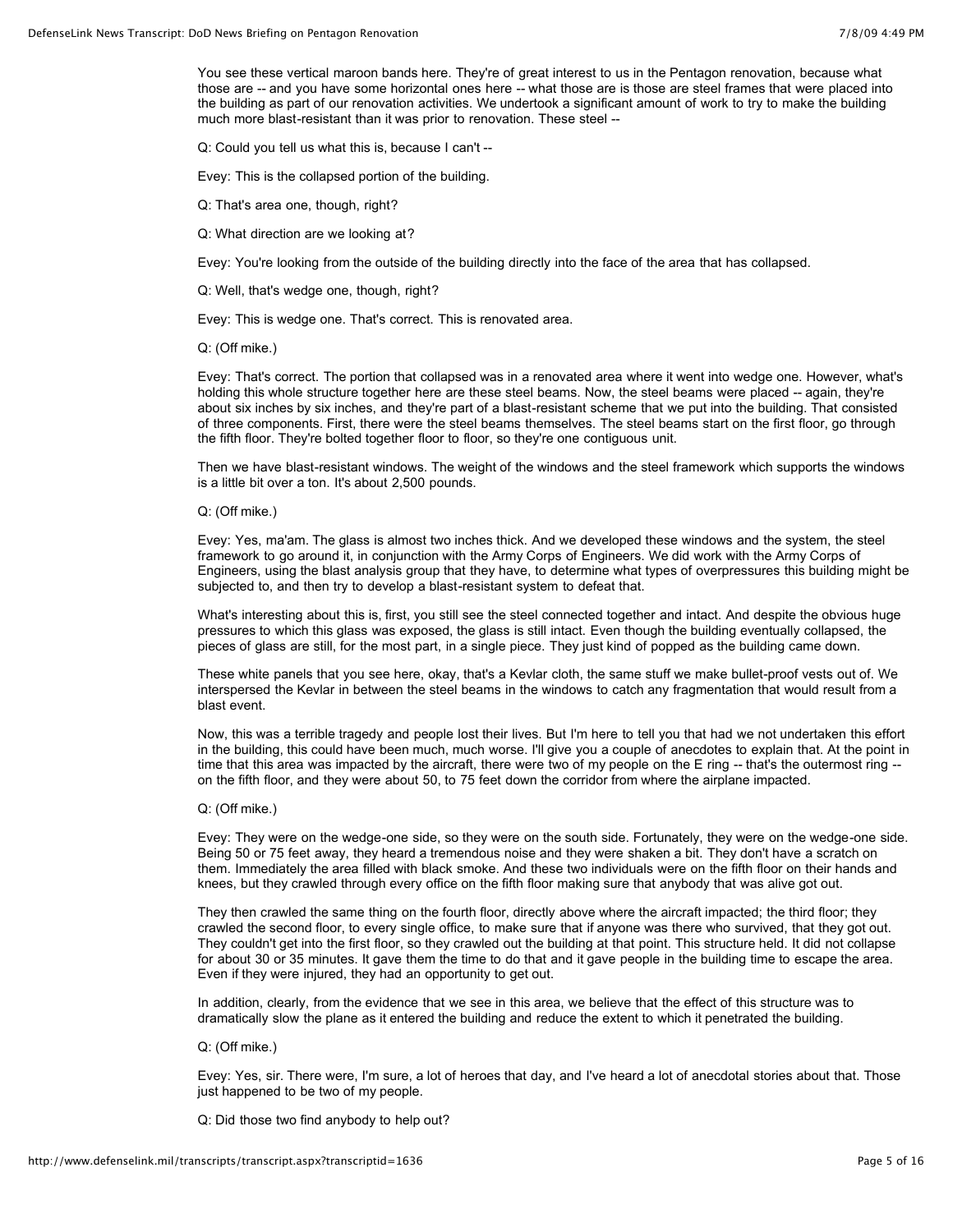Evey: Yes, sir, they did find some people; okay, that's correct.

Q: When you say it slowed, my questions was the exterior of the building is still the same stone as what was from 50 years ago, or did that change in the renovation at all.

Evey: No, ma'am.

Q: And did that help?

Evey: The exterior of the building is limestone, okay. And we did not in any structural way change the limestone, okay. We did some cosmetic improvement to that limestone, repointing the joints in between, et cetera, but that did not have any significant effect on the strength of the limestone. The limestone is just hung on the building with some steel hangers.

Q: So you couldn't change the exterior right, because it's a historic preservation?

Evey: Yes, ma'am, it's a historic building. That's correct. There are certain things we cannot change, and that's one of the things we cannot.

Q: What you're talking about is you changed the structure inside.

Evey: That's right. This is a picture of it. This is what it looks like inside the building. The outside hasn't changed at all, but inside, these are the blast-resistant windows. This is the steel superstructure that goes around it. And then this light stuff in between is the Kevlar cloth. And again --

Q: Is this exterior wall?

Evey: This is an exterior wall. As we said, the picture up here is an exterior wall on the E Ring looking out of the building, okay. And you see here the very large bolts that then extend through the floor and into the top of a similar frame of the floor underneath. That's how they are bolted together.

Q: I'm sorry, is the steel frame only on the E Ring, or does it extend into the --

Evey: No, the steel frame is only on the E Ring, and that's the result of blast analysis that we did with respect to the way each of the walls were build and what the expectations are with respect to a response to blast effects that each one of those walls might --

Q: Can you define for us what sort of situations you had simulated, how much of a blast --

Evey: What --

Q: A Khobar Towers-type of blast or --

Evey: What we've simulated --

Quigley: I don't think I'd like to give a clear answer to that question.

Q: I think you're absolutely right. (Laughter.)

Evey: All I was going to say was we simulated what we thought we might experience.

Here's a couple of other pictures. This really kind of captures, I think, some of the benefits that you can see here. Here of course is the area where the plane impacted. These are Wedge 1 windows. The dividing line between Wedge 1 and Wedge 2 is about here. So this is still Wedge 1, renovated area. And you can see right next to where the plane went in, the blast-resistant windows blew out. One floor away is still intact, okay. So we lost some windows here right where the plane impacted, but a very short distance away, the windows are still intact.

I've gone into the building up on the fifth floor on the other side over here, not on this side. On the fourth floor, about maybe 40 feet away from where the plane entered the building, we have built a very large display case. The glass isn't even cracked in the display case. I mean, the building withstood a tremendous amount of punishment because of the very resilient design that went into this.

Now here we have pictures of windows in Wedge 2, and if this picture here extended, these windows would be like over here somewhere, a long, long distance from where the plane entered the building. And yet in Wedge 2, where you don't have the blast resistance, they're all blown out and have suffered considerable damage.

Q: Mr. Evey, I'm on deadline. One quick question. Is the building stable enough now to try and raise the roof and get inside?

Evey: They're undertaking those activities probably today. They're trying to get heavy equipment in to move a lot of the heaviest debris away, sir. And I expect that to start at any time. We've got heavy cranes out there. The difficulty with moving them in there right away is underneath the area adjacent to the building, there are a series of tunnels used for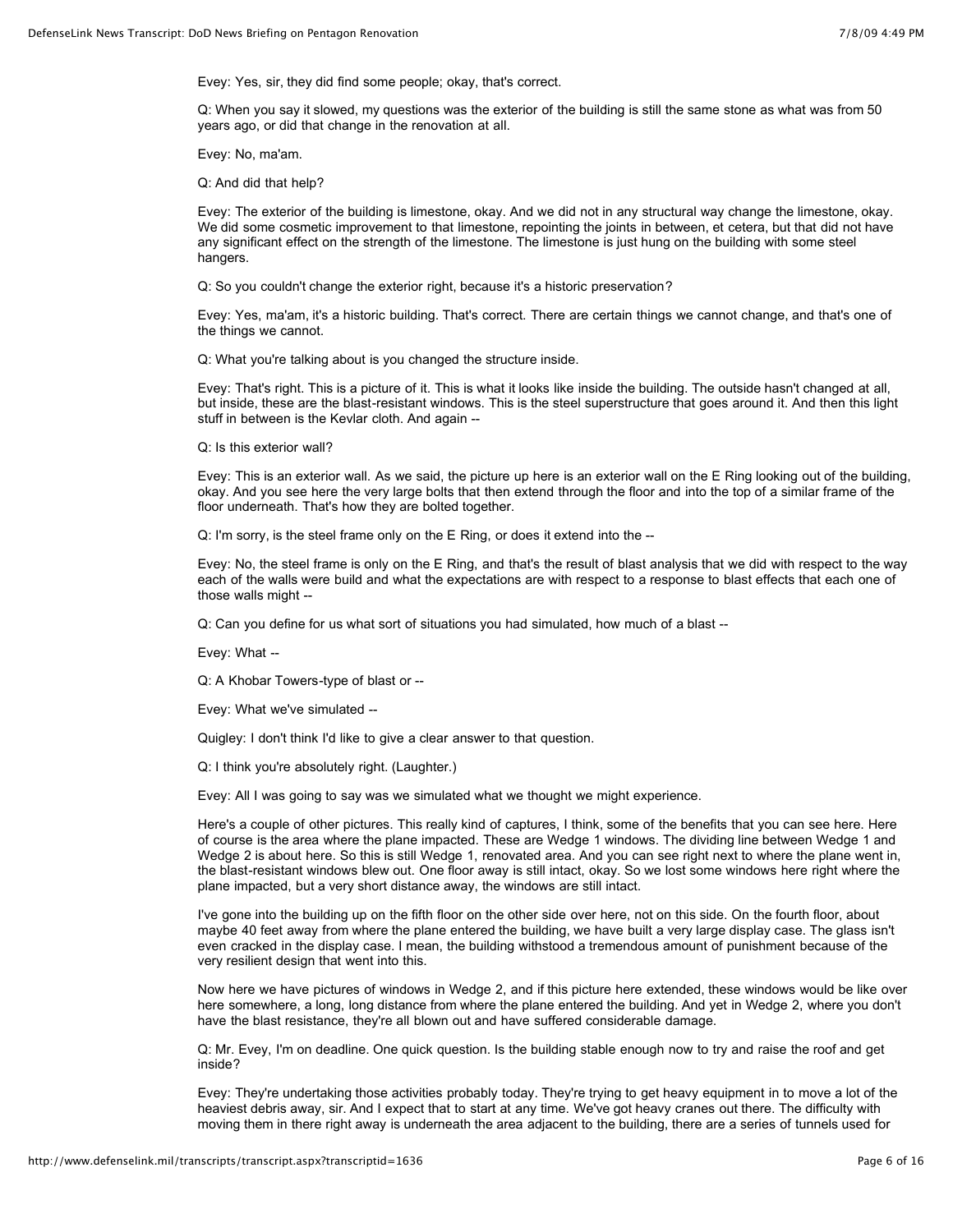those utility purposes, and we can't run those heavy cranes over those areas. It would collapse. So we have to clear areas and move them around through there -- (inaudible.) Thank you.

Okay, this is the damage pattern that we see to the columns inside the building, and you can almost trace the path of the aircraft. This is why we believe it came in at an angle. The key here is, the red dots are where the columns are missing or cut completely. So they're providing as a concrete-and-rebar column virtually no support whatsoever to the building above.

(Brief audio break.) You saw the internal core in that one picture (). The way the columns were constructed for the Pentagon back in the '40s when they built the building here is a central core that's composed of low-grade steel rebar with concrete in it, and then outside of that is several inches of additional concrete with little or no steel in them whatsoever. If a column is stripped, that outer coating of concrete has been blown away, it has been bowed, that means that in some way, that central core is dramatically damaged in some way. It has been bent or moved or shifted in some way. So you can expect that those columns have probably lost a considerable amount of their ability to carry weight. You see the pattern of the red and blue, and you can kind of see the path of the aircraft there.

The next is what we call Strip K, which is where the central core of that column has remained. And it has the vast majority of its ability and the strength to carry the weight. So it's lost the outer concrete, but it's still got the central core intact.

And finally, the yellow is where there is some damage but it's minor damage, and not tremendously significant.

Q: Sir, do you have the dimensions for the area of that spot?

Evey: I don't happen to have that, but I can make that information available to you. It will have to be an estimate. I haven't had anybody in there with a tape measure to measure it. But we could give you that estimate. I just happen to know.

Q: What's the estimate?

Evey: I don't have an estimate. I will give you one, but I'd have to go back and get it from somebody.

Q: Do you have any idea how fast the plane was moving?

Evey: No, ma'am, I don't.

Q: (Inaudible.)

Evey: Sure don't. But what's very interesting to us here -- remember that line of red dots that I showed you where the columns are missing, okay, that's this portion of the building right here. And what's holding up this whole portion of the building still from when the initial blast occurred or the incident occurred was those steel columns that we put in, okay. Had it not been for that, you would have had a much larger collapse and perhaps many more casualties.

Q: So that's the renovated part.

Evey: This is again a renovated section. That's correct, ma'am. It's renovated back to about here, and then Wedge 2 starts.

These are temporary columns. This is part of the work that we're doing in support of the recovery activities. What my organization is doing at this point in time, we're providing all the heavy equipment. We're providing the cranes. We're providing the backhoes. We're providing the front-end loaders, the dump trucks. The dumpsters in which to place evidence to be maintained for future analysis. We've built the roads out there. We provide the laborers who support in any way necessary. We provide structural engineers. We provide people who are trained and experts in recovery in these types of environments, et cetera. And they're working very, very closely with the firemen. Typically what happens is a team of my folks will go in, always accompanied by a fireman, when some structural activity need to take place. And then they work under the guidance of the firemen.

The next shows you where -- excuse me, the next shows where we are rebuilding columns using pressure-treated lumber to try to provide support for the building and make sure it doesn't collapse.

Okay, now -- now you've probably learned more than you ever wanted to know about wedges and all of that, but -- so go back a bit here. This is Wedge 1, and this is Wedge 2. This is the approach that we at this point in time intend to take in trying to put this building back together. And I have to caution that I'm telling you what we see right now and the way we would intend to do this in a notional sense right now. Clearly, this is subject to change as we become more knowledgeable and more aware of conditions.

If you were to basically split each wedge in half, sort of run a line from the inner apex to the outer apex in each wedge - so that's Wedge 1 and the Wedge 2 -- outside of that imaginary line, the damage to the building is minimal. So in Wedge 1 to this side, there's minimal damage. From Wedge 2 to this side, there's minimal damage. And what we intend to do roughly --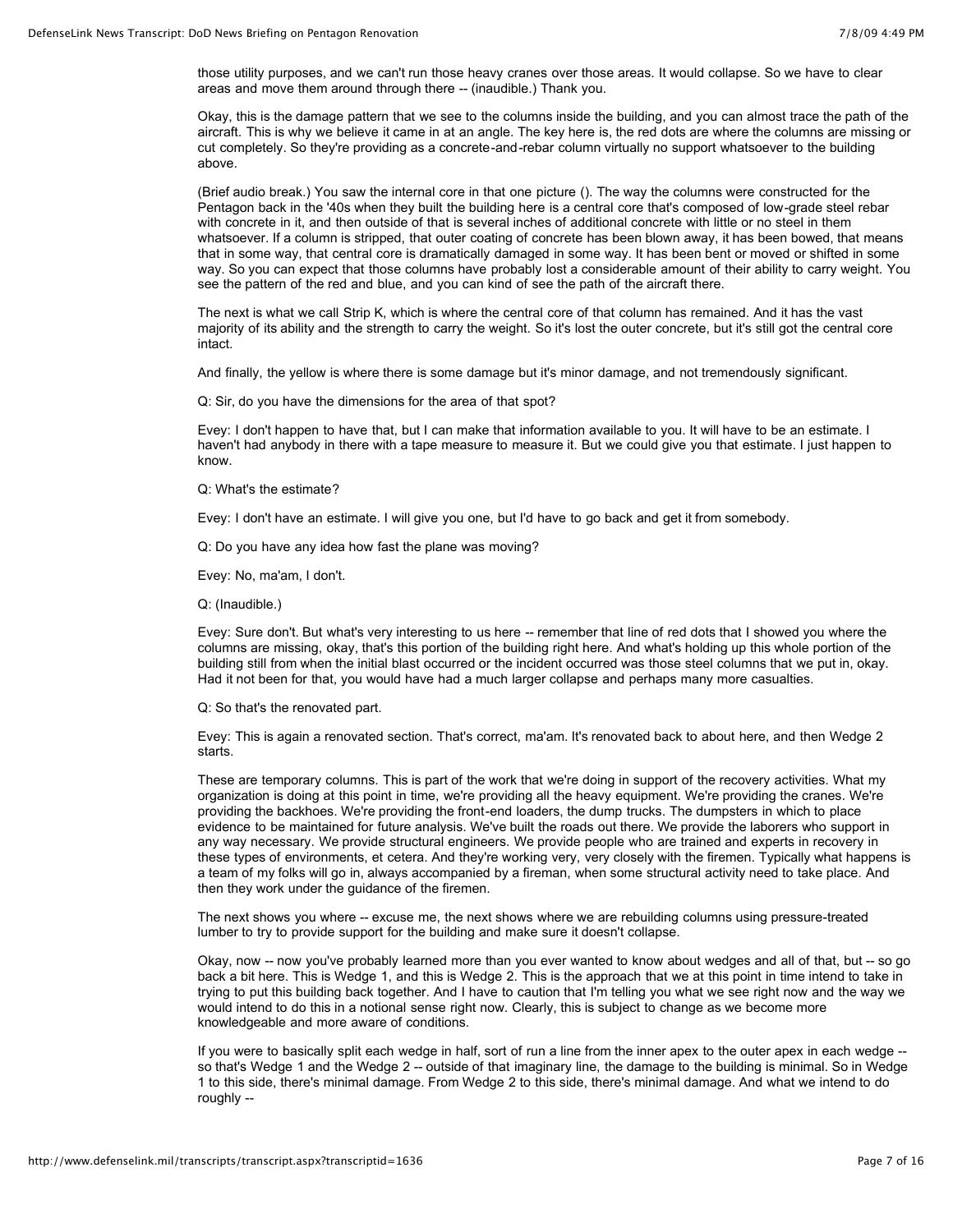Q: What do you mean by minimal damage?

Evey: Okay, things like water and smoke damage.

Q: You're not talking about -- (inaudible) -- damage, the structure of the building.

Evey: Structural. Now what we would intend to do is we would intend to build a construction barrier wall through those areas, mainly because we believe we can probably bring these areas of the building back up and operational relatively quickly.

On the other side of that construction wall, however, there's going to be a lot of noisy activity going on in the future, and we want to put a sturdy wall in there that will protect the inhabitants moving into these areas from the noise, construction, dust, debris, et cetera.

Yes, ma'am.

Q: That's Corridor 4 down there, and that is a corridor -- at the top there where the next line up --

Evey: This would be 5.

Q: Five.

Evey: This is 6.

Q: So, it's -- I'm sorry, so it's between Corridor --

Evey: No, the wedge line is between Corridor 4 and Corridor 5, okay. That's the line of demarcation between the first wedge and the second wedge.

Q: So you will have to go across corridors a little bit then.

Evey: Yes. What we intend to do, since it goes across both wedges, I had kind of a decision to make very quickly. Do I take the Wedge 1 contractor, who I already had in place, and who knew more about this building than anybody else out there right now, and kind of expand their work effort to -- expand Wedge 1 if you will? Or do I take the Wedge 2 contractors, who were just brought on board through a very extensive competition, and who is an extremely capable contractor, and do I kind of extend Wedge 2 and reduce Wedge 1? And what we decided to do is to build those barriers -- on this side, we're going to build these barriers. Then we're going to go in here and we're going to rebuild the basic structure of the building, the concrete columns and the concrete floors, okay. Having done that, we've reestablished the physical structure of the building and the wedge line. And then I'm going to have the Wedge 1 contractor rebuild Wedge 1, and I'll start the Wedge 2 contractor building Wedge 2, renovating Wedge 2.

Q: I'm sorry, but just one more time, that corridor up there is 5 or 3?

Evey: Yes. This is quarter 3 here. That's where one of those south tiers bridges comes in, the one that's not yet open. Okay? This is quarter 4. This is quarter 5.

Q: Why were you changing contractors, sir? Were you unhappy with the work that was being performed by the first contractor?

Evey: We wanted to go about doing our work in a fundamentally different way -- okay -- than the traditional -- this wedge one was one in a traditional construction manner, okay? I'll describe it to you very briefly, okay? Traditionally what happens is you go out and you hire an architect engineer who does designs and drawings and specifications for you - and a complete set of drawings. That set of drawings for wedge one was 3,500 pages. So it's very, very elaborate.

After you have those drawings and specifications done, then you put that package out on the street for a bid, and you get a construction contractor to build to what the drawings say. What we had wanted to do from wedges two through five is we wanted to what's called a design-build, and that is we hire the architect engineer and the construction contractor as one package, and we do a competition with those groups, having them form joint ventures or other relationships as architect engineer constructors, and compete them once against another in that mode, so that we have the architect, the engineers and the construction contractor as a team working for us. Then we dramatically reduce the numbers of specifications and drawings that we provided, instead asking them to provide us a certain output product, what we call a performance specification.

To contrast that, it took us 3,500 pages of drawings and specs for wedge one. For wedges two through five the full spec package was 16 pages -- dramatically different way of doing business. We have done it several times already in the Pentagon renovation -- it saved the taxpayers a lot of money. It saved us a lot of time. That's why we wanted to do it on wedge two through five.

So what we have done contractually, we have given verbal direction to the wedge one contractor, and they're involved in supporting the search and recovery effort right now -- they are on site already.

Secondly, we are initiating contracts to get specialists in reclamation and rebuilding, bring them onto the site to help us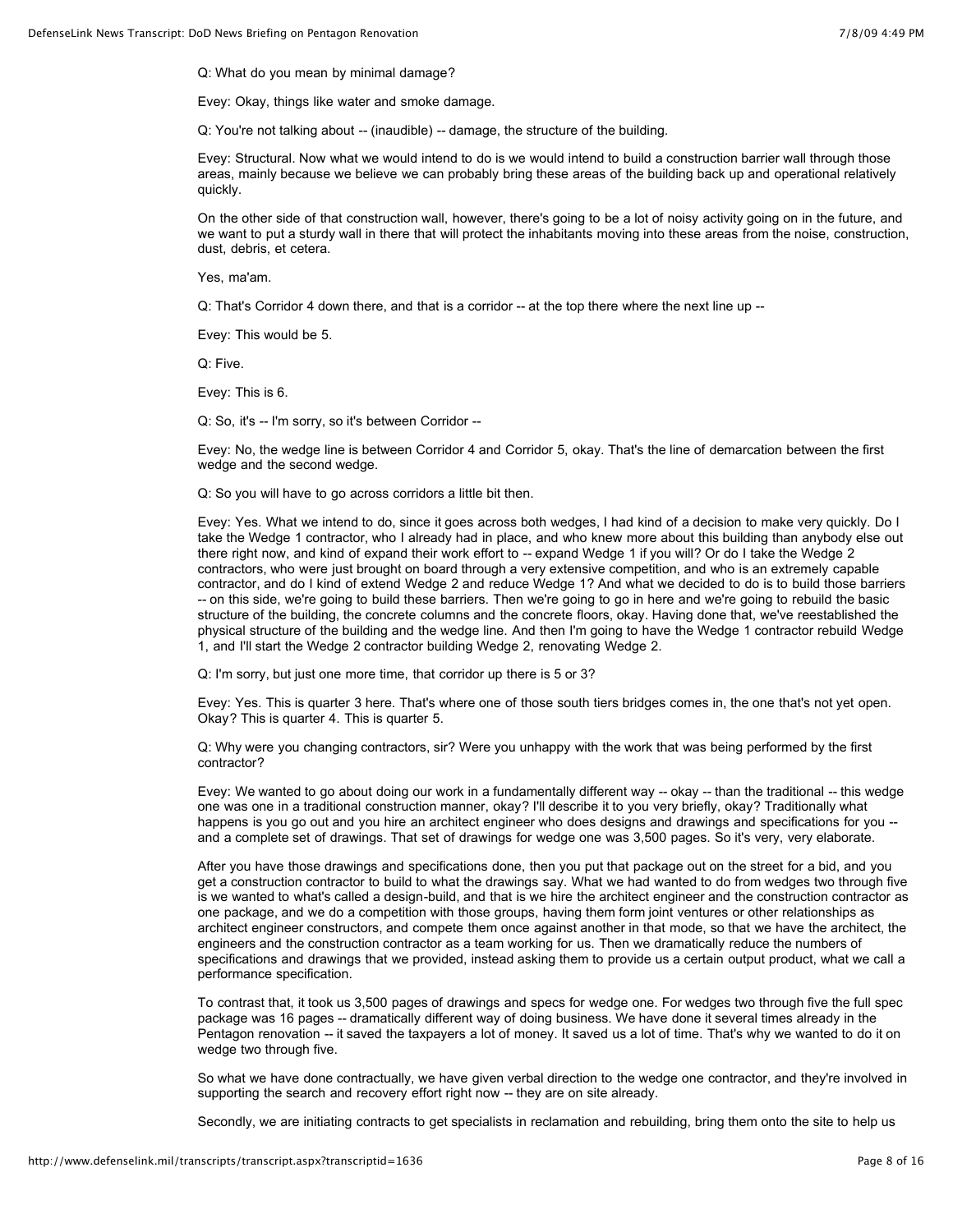understand how best to go about doing this.

Thirdly, we awarded the wedge two contract, as our intent to bring that contractor on board as quickly as possible, and have them start doing what it was we originally envisioned for them to do, and that is start with the renovation of wedge two. Now, that renovation has changed somewhat in character, but basically that's still what we want them to do.

The nature of the competition that we conducted -- and it took us over a year to do it -- was to seek contractors who are flexible, have a proven past performance of being able to deal with very difficult, complex situations, and who we thought could work with us effectively in resolving issues and problems that are inherent doing a job of this amount of complexity. Those are exactly the same characteristics we want now, even though the nature of the job and the character of it has changed somewhat.

Q: Are you still taking everyone out of the entire wedge two, and you are going to -- you know that wall will be built in there -- you are going to treat wedge two as wedge two, as you planned to before?

Evey: No, what we -- you are now asking some questions that are of the next stage, and we have not yet addressed fully how we are going to do all that. Okay? I will say this: We have made arrangements for swing space in its temporary locations in other places, that can more than accommodate that. We have not yet had an opportunity to think through all of that.

Q: So people could stay in that portion of wedge two for a while longer?

Evey: That's correct, that's correct. This is in our initial thinking. Let me stress again this is our initial thinking. We are going to try to do this job the best way we know how, as efficiently, as effectively as possible, and use as few as the taxpayer dollars as possible, and do it right.

So, wedge two through five contract, the initial award value, we put \$145 million on the contract. That was the monies that were available to us in this fiscal year. Potential total value -- and I need to talk about that a bit -- \$758 million. However, the way that contract was awarded was that they did not try to estimate what inflation might be. Right now we are anticipating that this project, wedges two through five, will be completed in the year 2012. And rather than have a contractor try to guess what inflation might be over that whole period of time, instead what we did was we wrote a contract that has us track constantly the cost of personnel, materials and equipment. And then before we exercise the option for each successive wedge we inflate the cost that was proposed for that wedge by whatever your experience has been in the marketplace.

Q: So is \$758 million in this year dollars?

Evey: That's correct, that's in this year dollars that would be inflated as we went from wedge to wedge. So it does not count inflation costs through the year 2012.

Q: And that's if the contractor gets all the rest of the wedges?

Evey: If the contractor gets all of the options for the remaining wedges, that's correct, sir.

Q: So the award value then of \$145 million is for wedge two?

Evey: That's to get the work started in wedge two. But that was not the full price of wedge two. That was the monies we had available in this fiscal year, yes, sir.

Now, if you look at wedges two through five, that entire contract would be for over four million square feet in the building. Again, it's what we call a design-build, and the contractor that will be doing that work is a company called Hensel Phelps.

Q: Where are their headquarters?

Evey: They are headquartered in Colorado.

Q: Where?

Q: Where in Colorado?

Evey: I think it's Denver.

Q: Is the 145 million a subset of --

Evey: Excuse me -- however, they have local offices in Chantilly. They have a local -- that's a regional office for them in Chantilly.

Q: The 145 is a subset of 758? It wouldn't come on top of it?

Evey: It's not on top of it. It's a subset, that's correct.

Q: Are they a public firm, do they trade publicly, do you know? Is it a public firm?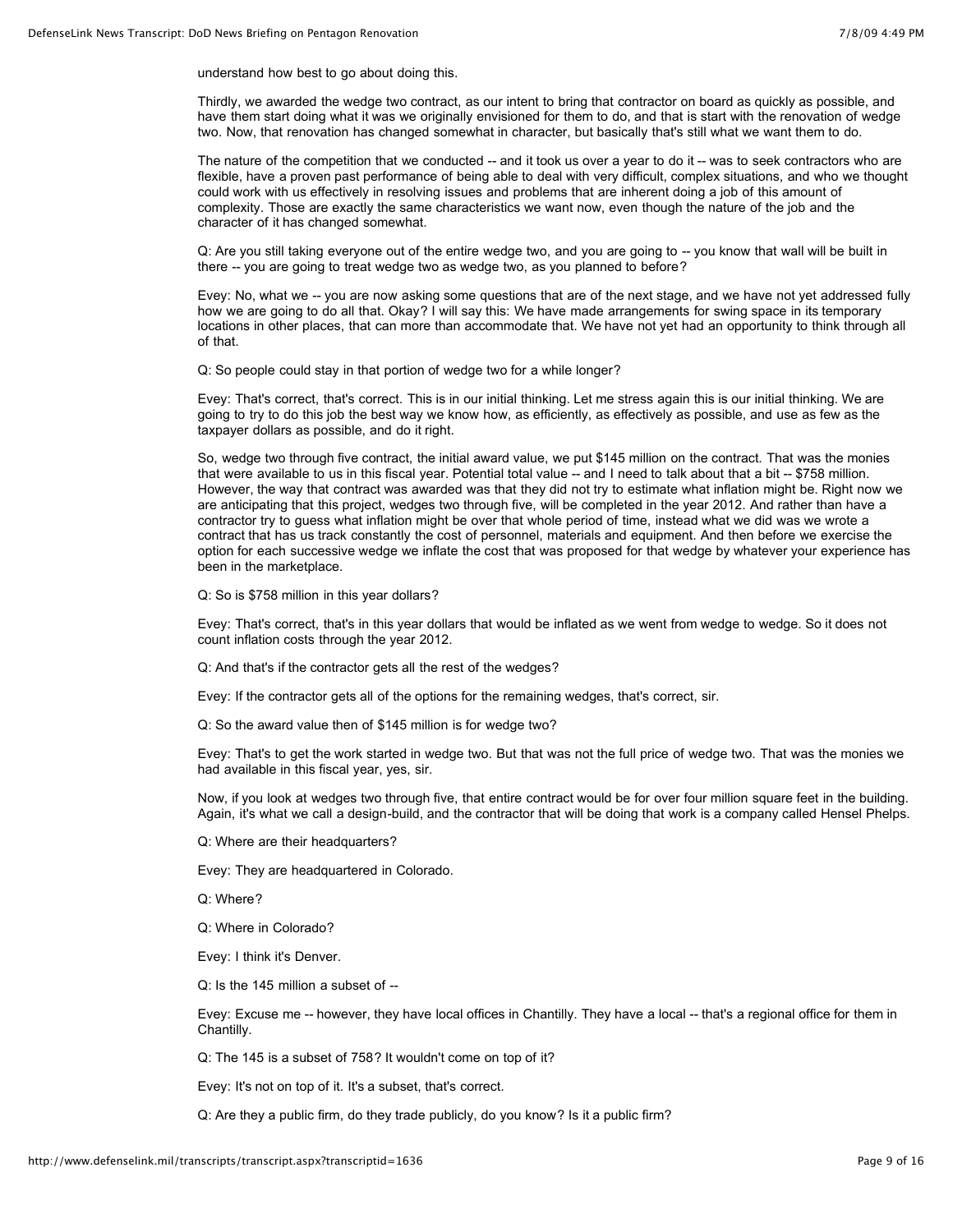Evey: I really don't know, sir, I'm sorry.

Q: How much was the wedge one contract for?

Evey: The wedge one finally totaled about \$258 million.

Q: How long did it take to do the construction of wedge one?

Evey: It took three years to do wedge one.

Q: And who did that?

Evey: Actually it took longer to do wedge one. It took us two years to get the 5,000 people out.

Q: But that doesn't count.

Evey: It's not as bad as it sounds, because to move the 5,000 people out, they had to go out and lease a million square feet of office space in the local area, and first renovate that million square feet of office space to move them into, so that they could then start on wedge one. So it's --

Q: Do you anticipate -- excuse me -- do you anticipate that rebuilding wedge one would cost in that same range, or a little bit more considering the --

Evey: I can't give you a really good estimate on that yet. You know, we don't really have sufficient access to this area to go in and start doing real tight estimates.

Q: But is that a number we can use as a rough cost of it?

Evey: I would expect that the rebuilding of wedge one would probably not cost more than that. Presuming that the amount of work that is required is reduced in some substantial way, because there are areas where we believe the damage is minimal.

Q: What are the costs of wedge two --

Q: Can you clarify something, sir, when you say all that, because part of it's one wedge and part of it is another wedge? Basically the broadest ball park figure in your own mind from your experience with this building of basically putting the space back together.

Evey: It will cost us hundreds of millions of dollars.

Q: More than five? (Laughter.)

Evey: It will cost us hundreds of millions. I know there were some discussion yesterday: Would it cost \$10 million? It will cost a lot of money, okay? But I can't right now in good faith try to estimate what that amount is. We simply don't have enough information.

Q: (Off mike) -- I mean, years? You know, we've asked about two -- a couple of years? Five years?

Evey: In my expectation, based on our experience in wedge one, is that it will take us a considerable period of time. It might take us a couple of years to do this, okay?

I will say this: We will do it as quickly as we can, and we will do it as economically as we can.

Q: Because this building is a historic landmark, is there any kind of special challenge in restoring the exterior with that kind of limestone?

Evey: Interestingly, it is my understanding that the individual who runs the quarry in Indiana where we have bought the limestone for some of the projects we have done already -- for instance, most of you here in the building are familiar with the South Terrace bridges -- those are faced in limestone. That limestone came from the same quarry that the original limestone that is on the building came from. It's my understanding that the individual who now is somewhat elderly, who is the foreman on the job for cutting that limestone, as a teenager worked at the Pentagon installing the limestone in the original Pentagon.

Q: (Off mike) --

Q: So you anticipate going to the same quarry -- just to make sure I didn't miss --

Evey: To try to make sure it is a match of limestone.

Q: You will go to the same original quarry?

Evey: That would be our expectation.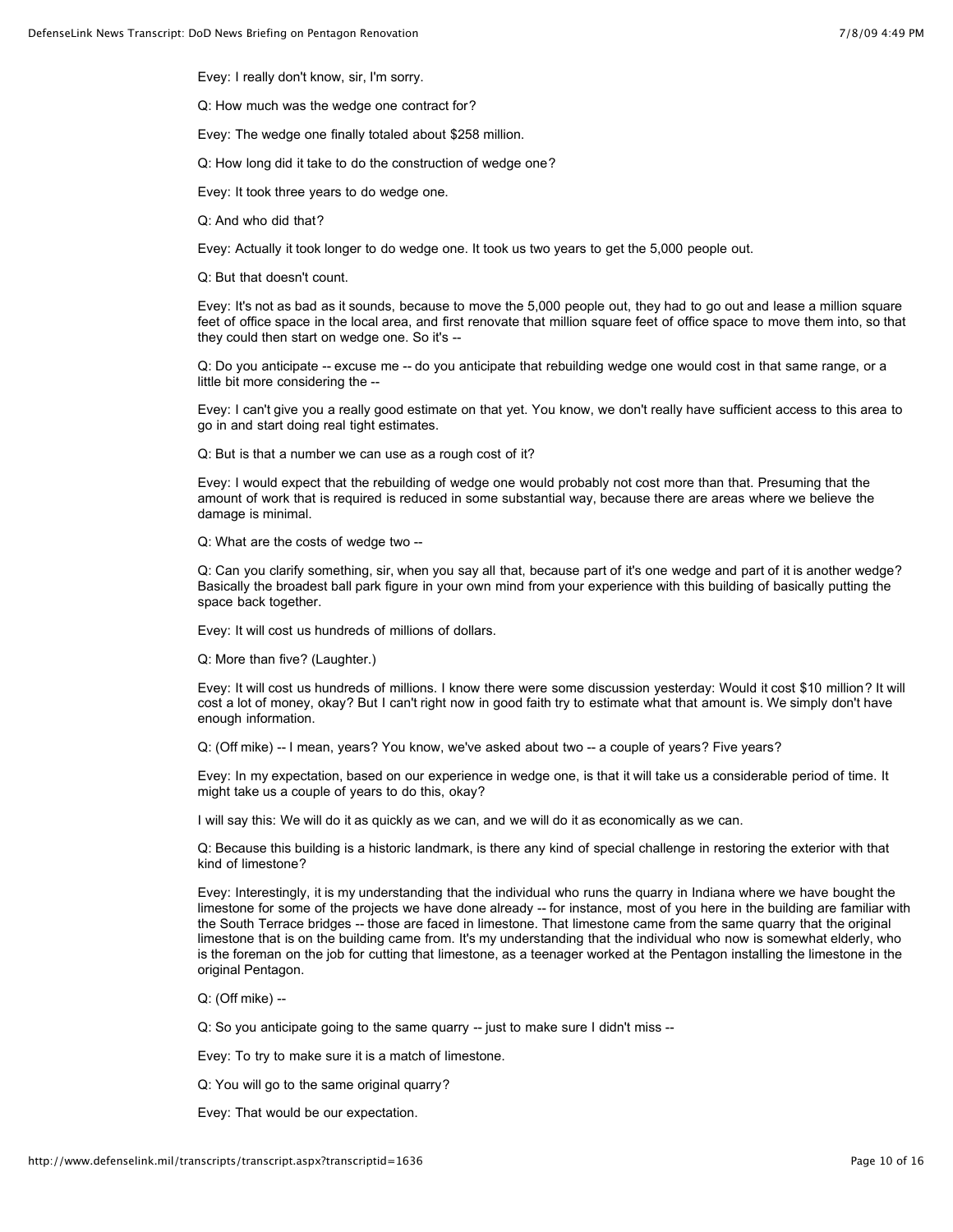Q: In the renovation that you were going to do -- are there any lessons that you've learned from -- do you expect to change in any way from working on wedge one because of what you have seen after this impact?

Evey: Let me -- can I -- hold that for just a second, try to get through this, and they'll we'll try to get --

Q: One contractor name?

Evey: Yeah. Wedge one is a company called AMEC, A-M-E-C. A-M-E-C.

Q: That was not a design-build contractor?

Evey: No, that was what you call design-bid-build.

Q: Okay. Are they local, or --

Evey: Actually their parent company is in England but they have a very large presence in the United States. They do construction throughout the United States. It's a very large company.

Q: Your 758 figure would include the Wedge 1 costs, correct?

Evey: No, ma'am. 758 is wedges two through five.

Q: Wedges two through five.

Evey: Yes ma'am. Let me -- let me, if I can, just try to get through this, and then I'll -- I'll just answer all your questions. Okay.

What I wanted to do was give you some idea of the kinds of things that we've done in the Pentagon renovation to try support building safety and building security. Okay.

So, the first is the remote delivery facility, that 250,000 square foot facility that you see on the north end of the building, okay. The purpose for that facility is to move truck deliveries, which used to come right into the south end of the Pentagon -- 18- wheelers used to back up inside the building, on the loop itself to unload, which is clearly a tremendous threat -- to move all those trucks away from the building, have them deliver at the remote delivery facility. That facility has been up and operational for almost exactly one year. There have already been 64,000 deliveries made at that facility, so it's a very large and very busy facility. Once a truck enters that facility, you have bomb-sniffing dogs that check out the truck. They check with mirrors underneath the chassis. Everything that comes into the building is x-rayed through very large, pallet-sized x-ray machines. And after it's cleared all those things, it does not again leave a cleared area. It goes through a tunnel into the Pentagon -- something we call "the connector." Okay. That facility is already complete and it's been in place and operational for about a year.

Secondly, we have an arrow here. This the Metro entrance facility. It's shown as being complete, but actually it's under construction. Okay. Most of you are familiar with that. That's where the Metro train comes into the building. There's a bus loop above it. We are moving the bus loop away from the building.

And I think it's worth mentioning that at the point in time that we started planning this and discussing this plan locally, we were severely criticized, and in fact, even to some extent ridiculed. One particular quote that sticks with me is somebody thought that this was kind of a stupid thing to do, and made the comment that, don't you know that terrorists don't arrive on busses. And I think we've all learned that terrorists arrive on busses. They arrive in planes. And they arrive in all kinds of inconvenient manners. Clearly, this was something we had to do to help protect not only the building but also the people that use that mass transportation system. To put it in perspective, busses come within nine feet of this building and the current Metro entrance facility. The crater at Kobar Towers was 150 feet in diameter. We think the need to move those buses away from this building is clear.

The south terrace bridges also provide an opportunity to move vehicular traffic away from the face of the building, and keep any potential from blast threat as far away from the building as possible.

We've done a replacement of the exterior high-pressure water lines. And you might think that that doesn't sound like much of a safety or security improvement, but I will remind you that the last time that we had a significant fire in the Pentagon happened to be the day that the aircraft were going in for their first air strikes on Desert Storm.

At that point in time, a fire broke out in the basement of the Pentagon. The Arlington County Fire Department, the same fire department that responded this week responded to that fire. When they hooked the hoses up to the fire station and turned on the water, the pipes blew out. Nine million gallons of water flowed into the basement of the Pentagon. The Air Force Operations Center came within a few inches of going off-line. Those inches were inches of water depth. Had it gone up only a few more inches, those guys would have gone off-line as the aircraft were going in on their initial strikes.

So, that may not sound like much, but in order to fight fires like you just saw happen here, you have to have faith that when you turn on the hose, water comes out the end.

Yes sir?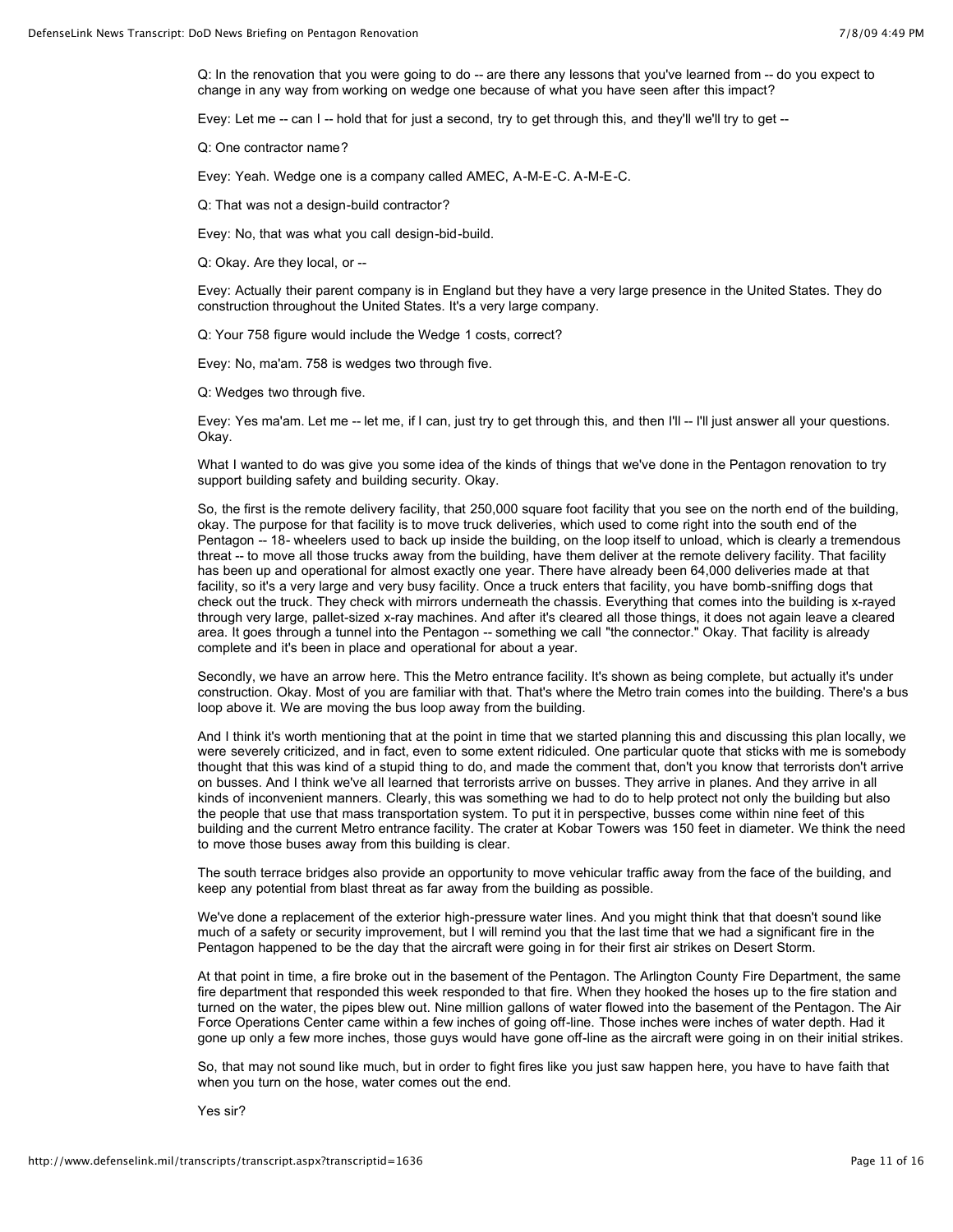Q: I'm sorry -- I just wanted to ask you to stay a little closer to the --

Evey: Okay. Redundant exterior communications -- we have provided additional routes of communication out of the building so that should there be some terrorist action or something else that cuts one of our routes of communication, they can be replaced by others.

We are putting in blast resistant windows concurrent with the renovation as we go around the building. We're putting in, where we don't use blast resistant windows, tempered glass windows that should they fragment, fragment into tiny little pieces, not great shards that fly for a distance.

Q: Some people have said the mylar that's on older windows has helped them, in the older sections.

Evey: Yes ma'am.

Q: But it hasn't been put along the press room. Do you know any reason why -- (laughter) --

Evey: Ma'am, I assure you, I couldn't talk to that. (Laughter.)

Q: Do you think it will be now, because a lot of people in the press office work with --

Evey: I don't know --

Evey: I don't install the mylar, so I wouldn't --

Quigley: Can I -- can I interrupt for a second?

Evey: Yes sir.

Quigley: Let me -- let me address that. You get a little ancillary blast protection from the mylar . That's not its principle purpose.

Q: Right.

Quigley: It's -- it's almost coincidental. The principle purpose is to stop electronic and acoustic eavesdropping and for -we're going to assume that there's no classified, national security information that's in the press window section. So, in all other offices in the building, that wouldn't be true. So, it minimizes the opportunity for a simple, effective acoustic eavesdropping. And that's -- yes, you get a little bit of blast protection, but -- but that's not its real purpose.

Q: Right. But some people say it has -- that they really felt that that helped a lot.

Evey: We've already talked about the steel reinforcements in the exterior wall. That's again something that we'll do concurrent with the renovations as we go around the building, the kevlar cloth, the same thing. We've put in an extensive monitoring and control system that maintains the status and awareness throughout the building from something else that we've built, which is the Building Operations and Control Center, okay. Those two things together provide a tremendous amount of knowledge to people at once centralized location, so they can control building operations.

Fire sprinklers. Interestingly, you know, there was a fire that raged through wedge two, the unrenovated area. If you look at wedge one, except in those areas where it was clearly fueled by jet fuel, the fire, when it tried to spread into other wedge one areas, was knocked down immediately by the fire sprinklers. There was virtually no spread whatsoever, so we saw a tremendous beneficial effect from that.

Automatic fire doors are something else that we put in that will help assist people should there be fires. Another is a general compliance with fire safety codes and Americans with Disability Act compliance.

The existing Pentagon is not compliant with fire safety codes. The Pentagon is not compliant with any code. The last time the building was compliant with the national electric code, for instance, is 1953. So, clearly, we have a lot to work in this area, among which are fire safety and other code compliance activities that will assist people and help ensure they aren't unnecessarily injured.

Yes ma'am.

Q: Sir, was it Oklahoma City or Khobar Towers or some other tangible event that promoted these security improvements?

Evey: No, I don't think I could point to any one of those things and say that's what did it. I think, clearly, everyone has at some point in time become aware that our world over the past years has changed in very dramatic ways, and we thought it was a prudent thing to do to recognize that change and take appropriate steps.

Q: Is there a year that you can put to this when these decisions were beginning at least being made?

Evey: The decisions for us were being made at about the point in time that we started wedge one, which was a little bit over three years ago.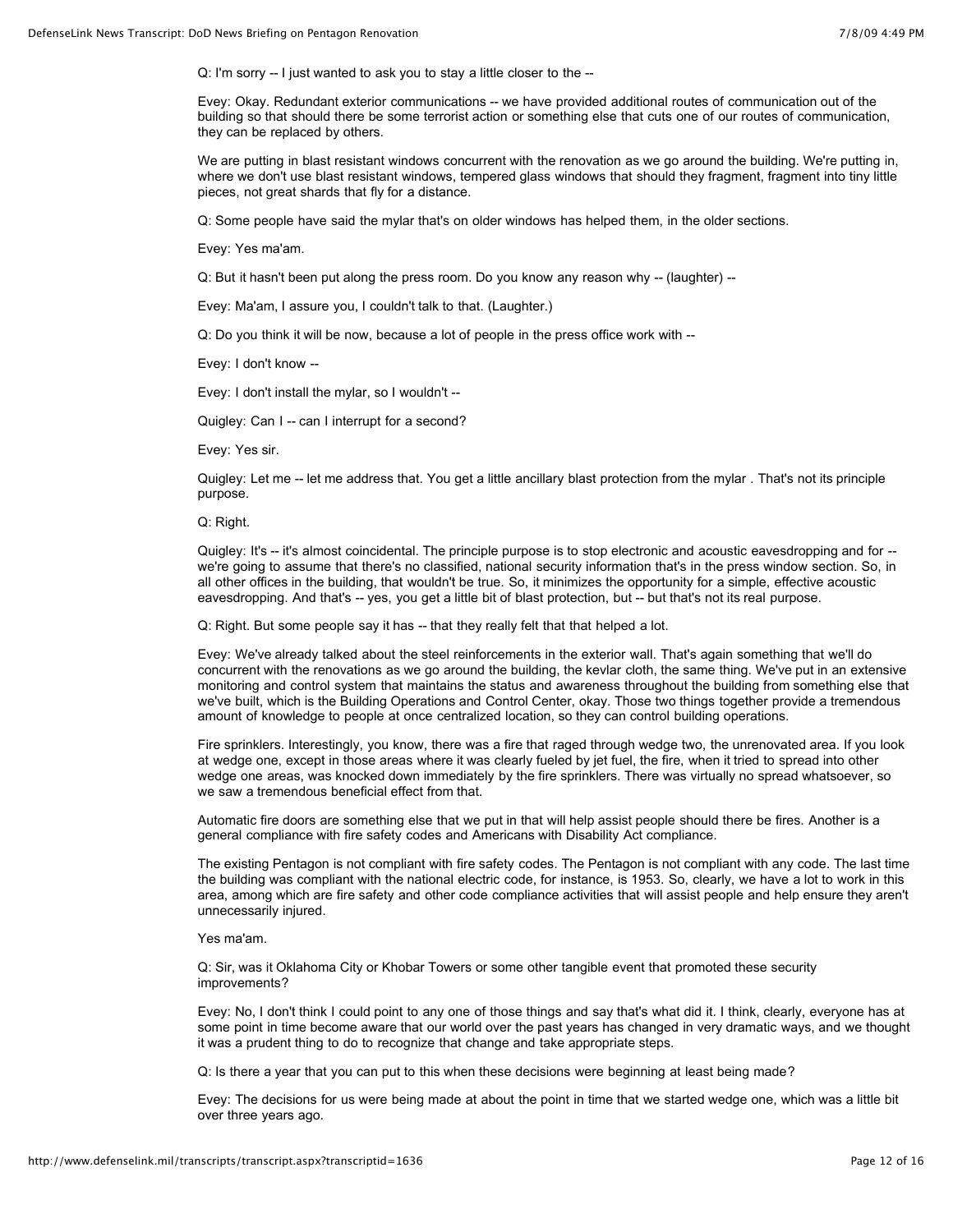Q: Could I ask you just one thing? I don't know if you made this clear. There's \$758 million you estimated wedges two through five?

Evey: Yes, sir.

Q: Does that include the hundreds of millions you're talking about in repairs?

Evey: No, sir.

Q: That doesn't?

Evey: No, that was --

Q: That would be on top.

Evey: That would be on top. That's correct, sir. I have a list here of the wedge one and the wedge two through five contractors and subcontractors. I'll say, over here on the AMEC side, many of these companies are very involved out there right now supporting recovery activities, et cetera. The response from the construction industry in general has been overwhelming and tremendously positive.

And that concludes my briefing. Fire away.

Q: What have you missed? What security concerns are there still out there that you don't think that this addresses? Are you concerned about plane flyovers at the Pentagon? Are you concerned about the existence of having a Metro come in under this building, to come in so close to this building? Can you speak to that?

Evey: Let me say, we do continual assessments of what we think are probable risks, and then we try to do what we can to defeat them. Let me say, just as a general comment, that, I mean, if you had a clean sheet of paper and you were going to select the location for the Pentagon, you would probably try to find a place that didn't have heavily-traveled roads as closely as we have here, et cetera. Those are clearly threats that we have to deal with, and they provide a challenge to us. All those things that you list are things that we look at and try to, to the best of our ability, try to accommodate.

Q: If it were up to you, would you move the military headquarters of the country?

Evey: That's not up to me. (Laughter.)

Q: You said you'd address it in a general way, but can you address it also in a more specific way? I think the question addressed a few specific concerns about planes flying over, about the Metro.

Evey: We work with the Defense Threat Reduction Agency and the Army Corps of Engineers and other organizations to assess threats and then develop what we think are appropriate responses to those threats. Okay, let me make the point: No building can be perfectly safe. We all know that. No building can be blast-proof. I've heard some people refer to the windows as blast-proof windows. There's no such thing as blast-proof windows and there's no such thing as a blastproof facility. It can't be built.

What you can do is take reasonable and prudent measures. Now, we looked at things like the characteristics of the blast to which the building might be subjected in a terrorist event. Those blasts have various characteristics, depending on the size of the blast, its proximity, et cetera. There are things -- strike intensity, strike duration, things like that.

In fact, the blast-resistant windows that are on A ring and the blast-resistant windows that are on E ring are of a different composition, because our expectation is that they would be exposed to a different type of blast event. You just do the best job you can of anticipating what those things might be and then trying to deal with them.

Q: Would it be reasonable and prudent to permanently close Reagan National Airport?

Evey: That falls in the category of what I call the cosmic questions. (Laughter.) I build the building. I don't deal with those. (Laughs.)

Q: Would it be cheaper to build a new Pentagon elsewhere than to renovate this one?

Evey: That's an interesting question. In fact, I came on the program about four years ago, and one of the first things that I did when I got on the program was have my people do an estimate of what it would cost to replace this building for another location. We took it to a hypothetical location, Fort Belvoir, and built a building of identical size with a different shape -- this is a fully inefficient shape for some things -- and looked at the cost.

Let me first say, if you're going to build this building somewhere else, it's real hard to find a place that is in close proximity to Washington DC, has space for 10,300 parking spaces, has a Metro that comes up close to the building -- it doesn't come underneath, but it comes close to the building; you know, has an intermodal transportation system already available, et cetera. And there aren't many buildings around here that have those characteristics.

So what we looked at was Fort Belvoir. The initial analysis of that suggested to us that the actual construction of the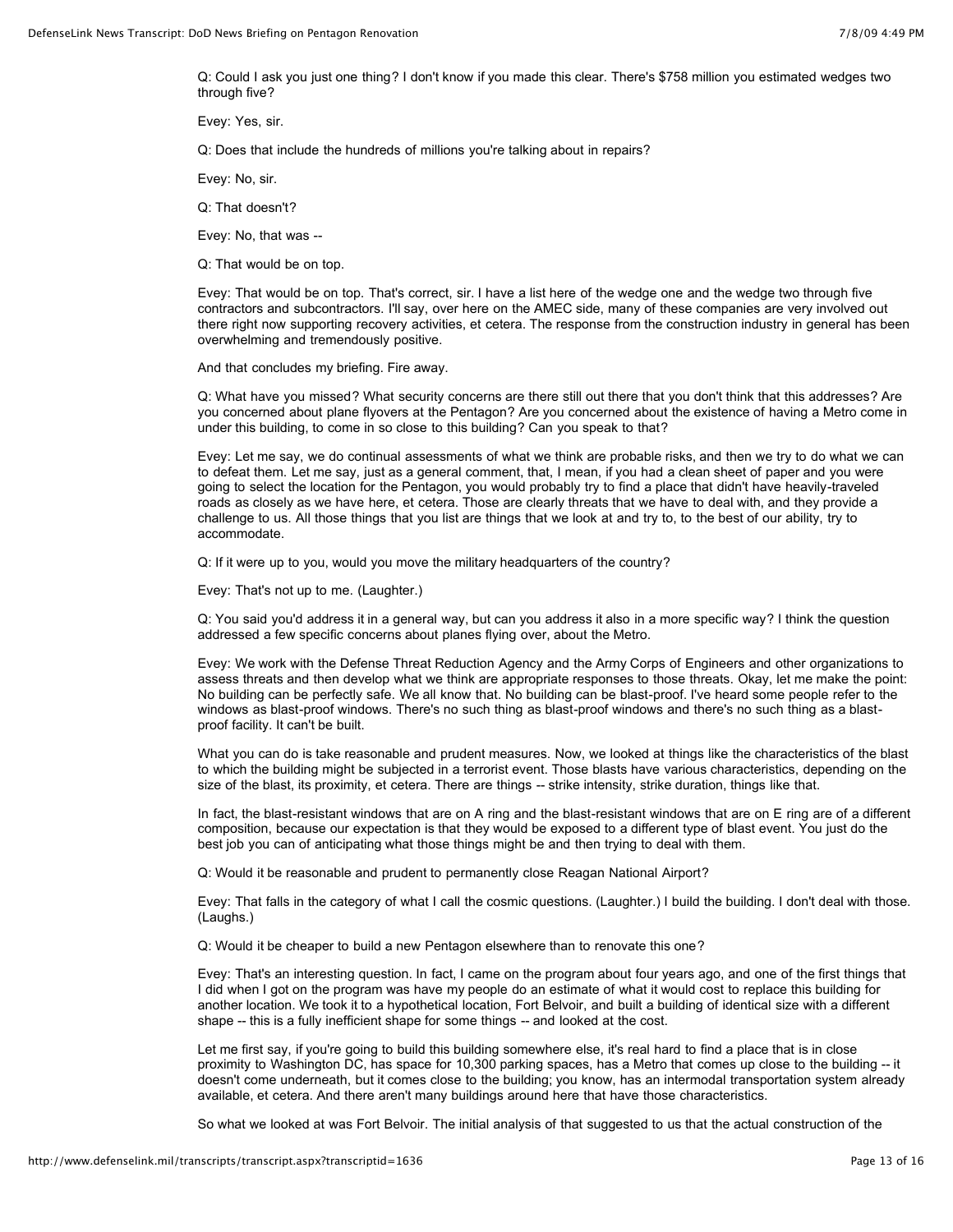building proper, constructing a building out there, would be somewhat cheaper than renovating the Pentagon. However, the building has 25,000 employees. They have to get to work each day.

So we looked at what the cost would be to then extend a Metro line out to Fort Belvoir to serve that new Pentagon. I think the cost of the Metro -- it's been a while since we looked it up; it's been three or four years -- but that was something like \$100 million a mile. Plus you have to have a road network to support that, and on and on.

After we got through adding up all those additional costs, plus recognizing the fact that the Pentagon has 2,000 tons of asbestos in each wedge, it does have lead-based paint, it does have mercury, it does have PCBs, and that we can't just lock the doors and leave -- you still have to, if you're going to do nothing more than abandon the building, you have to remediate all that stuff, and there's a cost to that as well.

When we got through looking at all those things, there was no strong economic argument for going to another location.

Q: (Inaudible) -- that study done, and how far is it to Fort Belvoir?

Evey: It is -- we did it about three and a half years ago; three, three and a half years ago. And your real question, I think, is how far is Fort Belvoir from the end of the final existing Metro station.

Q: How far from Washington?

Evey: I think it's probably about 20 miles.

Q: What about the buses that come in here daily? Will they be allowed to come in?

Evey: Our plan is to open the first phase, and that is the new bus loop of our new Metro entrance facility, by Thanksgiving. So at the end of November, we'll have the new bus loop completed, and the buses will be coming into that area. Now, also as part of that project, we have --

Q: (Inaudible) -- in the meantime?

Evey: In the meantime, that's not my decision. As far as I know, there are no plans to change that. But that's not my decision. That's a building operations decision.

Q: Can you tell me --

Q: I asked you before about the aircraft landing in the Pentagon? Has that given you any new information which you will then take on board for the rest of your renovation, or do you think you got right, according to this --

Evey: I think it's certainly something we're going to look at and see whether or not there are other things that we can do that might provide additional security at the building. But that's a constant, ongoing process.

Q: Are you leasing offices to provide space for personnel? And, if so, how many and where at?

Evey: Yes, we are -- first, we've been leasing buildings for an extended period of time as what we call swing space. That's where we moved the people who used to live in wedge one. For the most part, those buildings are fairly close by, okay. We've leased almost a million square feet of space to support that effort, because we were moving a million square feet of people out of the building.

We now have already leased -- my office didn't do it; it was done by Washington Headquarters Services, but we're working with them in this project. We've leased another 800,000 square feet of office space already since this incident occurred, and we have availability of another 1 million square feet of office space, should we need to lease that as well. So, if necessary, we can bring on additional building space through lease to support any of the activities that we contemplate would be necessary.

Q: Excuse me if this was asked already, but have you said when you'd like to start rebuilding and when you would start renovation on wedge two?

Evey: What time is it?

Q: Literally? On both.

Evey: Absolutely. We want to start as soon as possible. Clearly there are recovery activities underway, and clearly we can't do anything to begin the rebuilding of this building and the continued renovation of this building until debris, material, et cetera, have been removed; the building has to been made safe through shoring and support.

Q: How much longer might that be?

Evey: To some extent, we are limited in being maximally effective in terms of removing materials because recovery activities are underway. And I don't know how much longer that would take. Once we have full access to that site, our expectation is removal of the debris and all that will go pretty quickly. In fact, we're moving our largest crane on site out there probably as we speak to start assisting in that retrieval process.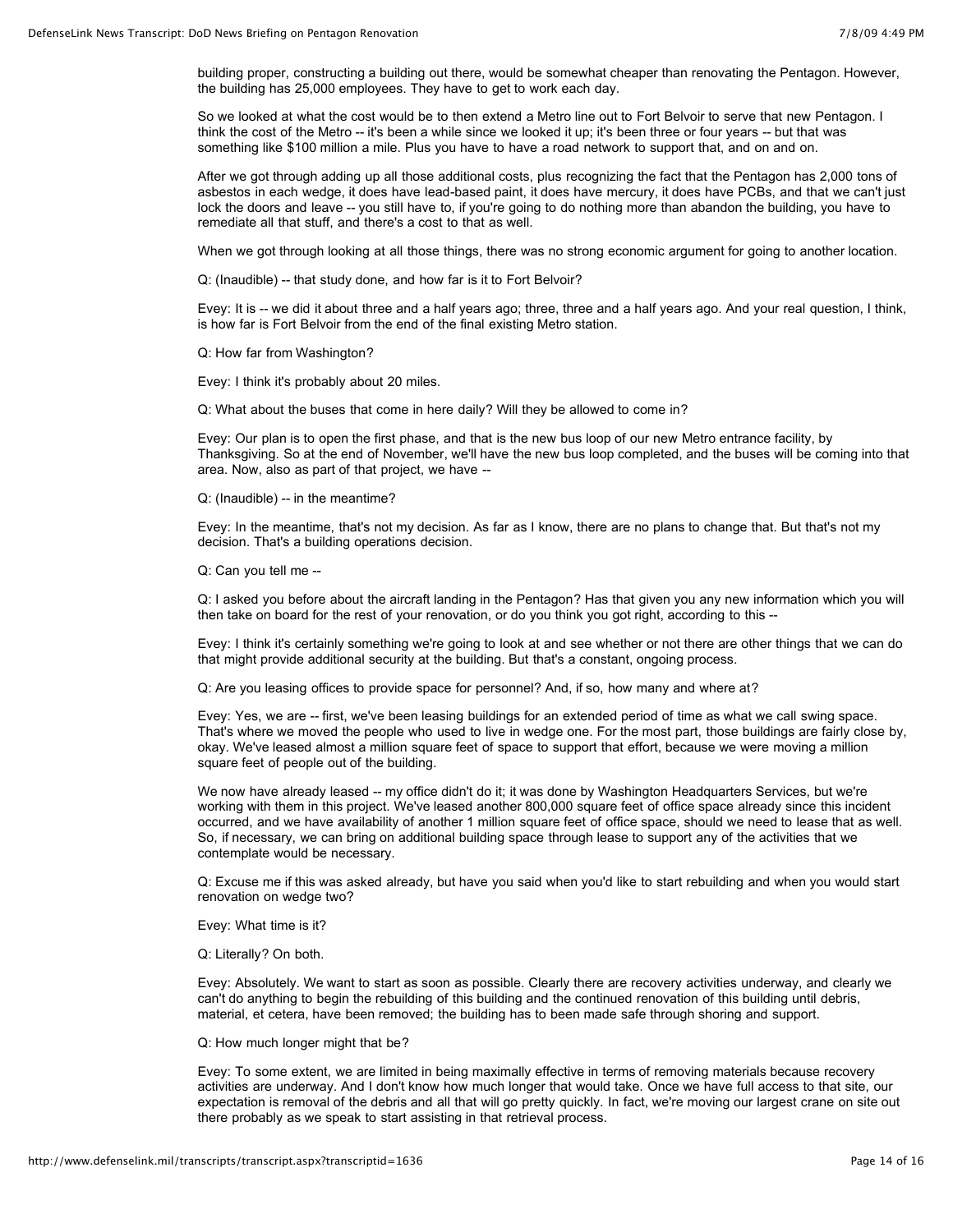Q: Will it be a week, two weeks, a month?

Evey: Oh, I would think a month probably will have that stuff done.

Q: It should take about a month from now.

Evey: That would be my guess at this point, sir.

Q: I realize that you can't give a full and complete estimate of how much this is going to cost, but do you know where the money is going to come from? Do you know if a separate allocation from Congress is going to be needed? Do you know if you'll be able to work within the existing budget and budget structure to find this money?

Evey: The way -- first let me make the point. It's something that we always remain aware of. We all know where the money ultimately comes from. It comes from the taxpayer of the United States. And that's something that we always have in mind in this renovation.

And let me make a little aside. Sorry. (Laughs.) You get the paid political announcements here, okay? When we do this job, if you go into what we renovate in this building, I'll challenge you: Walk down any corridor, open any door, walk in any room and talk to any customer. We do good work. We do it efficiently, we do it effectively, and we do it economically. You will not find one square inch of mahogany. You will not find one square inch walnut. You will not find anything that's gold-plated in this project anywhere. We are doing a good and efficient and effective job, and we are good shepherds of the taxpayers' money.

Q: But that wasn't the answer to the question at all.

Evey: (Laughs.) I know, but you gave me an opening.

Q: That was lovely. It was a lovely speech. But let's get back to where the money is going to come from. Are you going to need an extra supplemental from Congress?

Evey: Okay. The way the Pentagon renovation is funded is through a revolving fund within this building. The way the revolving fund is funded is that the tenants within the building pay into that fund to pay for things like security services, building maintenance and Pentagon renovation.

It's my understanding, but it's just my understanding -- and I hope you understand I've been busy doing a lot of things other than worrying about that problem -- but it is my understanding that the Congress is looking at the possibility of a supplemental that they feed directly into that revolving fund. But that's my understanding.

Q: But that's not out of the \$20 billion or the \$40 billion pot that they just passed?

Evey: I can't comment. I don't know where that would be coming from. I've not followed that that closely.

Q: Could we revisit for a minute how many people might have been in wedge one and wedge two when the airplane hit?

Evey: If wedge one and wedge two were fully populated, okay, there would be about 10,000 people in there.

Q: What was the actual? An estimate.

Evey: Yeah, an estimate.

Q: Wedge two, you say the people were moving out.

Evey: That's correct, sir.

Q: Was wedge two empty?

Evey: Wedge two was not totally empty. Let me put it in perspective for you. Eighty-five percent of the people wedge two move into wedge one. So, while we were vacating wedge two, they are moving in to and populating wedge one.

Q: Uh-huh.

Evey: Okay. So, 15 percent of the people moved out of wedge two into some other location, okay. So, you didn't have a full complement of people in wedge one. It was not fully populated. But it was -- it was getting close, okay. It was to be fully populated by the end of October. My guess it was probably about -- probably about 80 percent, okay. So --

Q: So, about 4,000 people?

Evey: Actually, wedge one is a little light on people because it has some facilities we're moving in there that have a lot of acreage but not many people -- like the library, which is very large, okay. It was actually going to have around 4,500 people in it, a little short. So, my guess is probably nearer to 3,500 people.

Q: So was wedge two mostly vacated, or to what degree was it vacated?